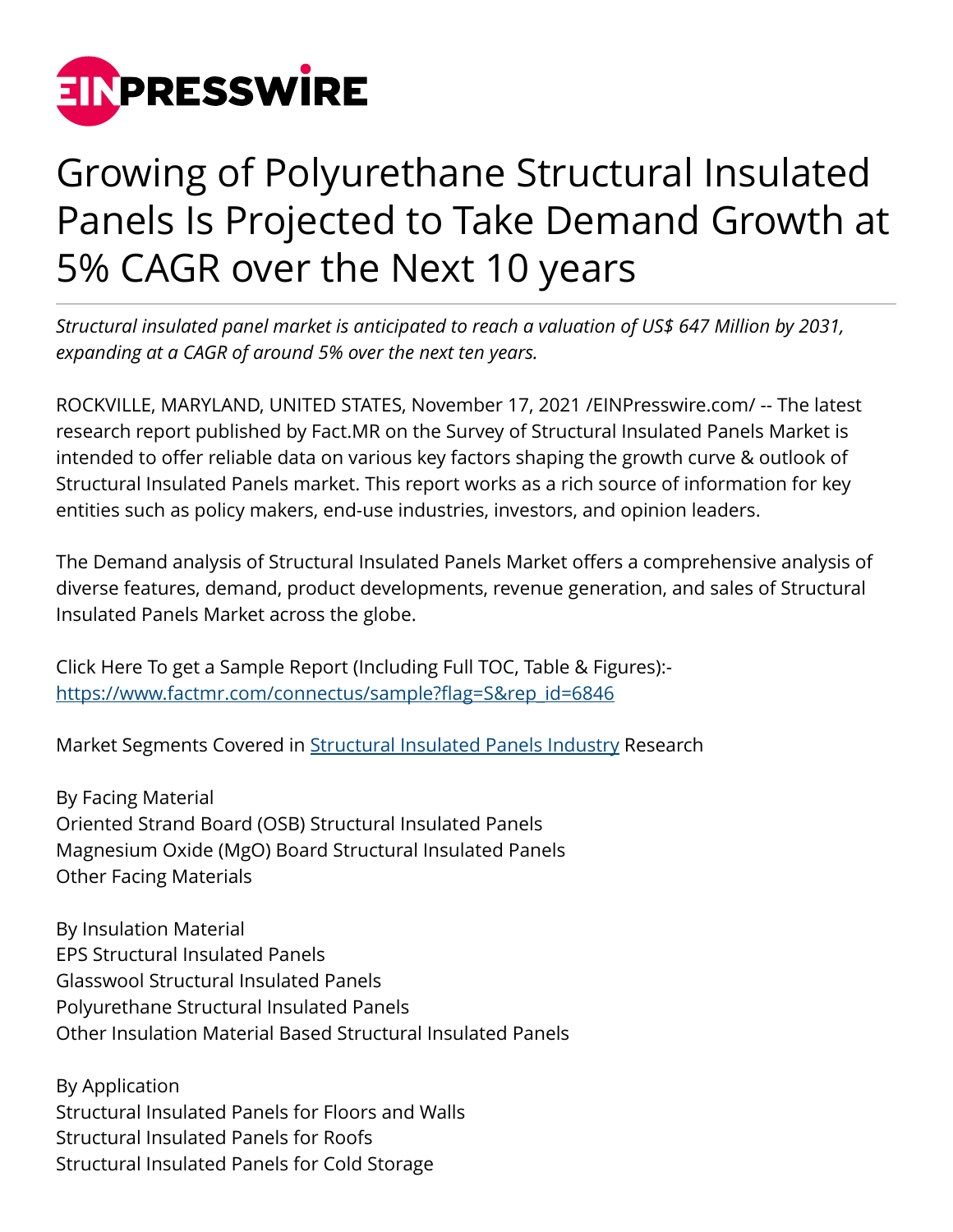By End Use Structural Insulated Panels for Residential Use Structural Insulated Panels for Commercial Use A comprehensive estimate of the Structural Insulated Panels market has been provided through an optimistic scenario as well as a conservative scenario, taking into account the Sales of Structural Insulated Panels during the forecast period. Price point comparison by region with the global average price is also considered in the study.

Need More information about Report Methodology? Click here: [https://www.factmr.com/connectus/sample?flag=RM&rep\\_id=6846](https://www.factmr.com/connectus/sample?flag=RM&rep_id=6846)

Some Notable Offerings by Fact.MR Report on Structural Insulated Panels market:

We will provide you an analysis of the extent to which this Structural Insulated Panels market research report acquires commercial characteristics along with examples or instances of information that helps you to understand it better.

We will also help to identify customary/ standard terms and conditions, as offers, worthiness, warranty, and others.

Also, this report will help you to identify any trends to forecast growth rates.

The analyzed report will forecast the general tendency for supply and demand.

Some of the Structural Insulated Panels Market insights and estimations that make this study unique in approach and effective in guiding stakeholders in understanding the growth dynamics. The study provides:

Details regarding latest innovations and development in Structural Insulated Panels and how it is gaining customer traction during the forecast period.

Analysis about the customer demand of the products and how it is likely to evolve in coming years.

Latest regulations enforced by government bodies and local agencies and their impact on Demand of Structural Insulated Panels Market .

Insights about adoption of new technologies and its influence on the Structural Insulated Panels market Size.

Overview of the impact of COVID-19 on Structural Insulated Panels Market and economic disruptions caused by the pandemic.

Evaluates post-pandemic impact on the Sales of Structural Insulated Panels Market during the forecast period.

Key Highlights from the Structural Insulated Panels Report :

Elaborated scenario of the parent market Transformations in the Structural Insulated Panels market dynamics Detailed segmentation of the target market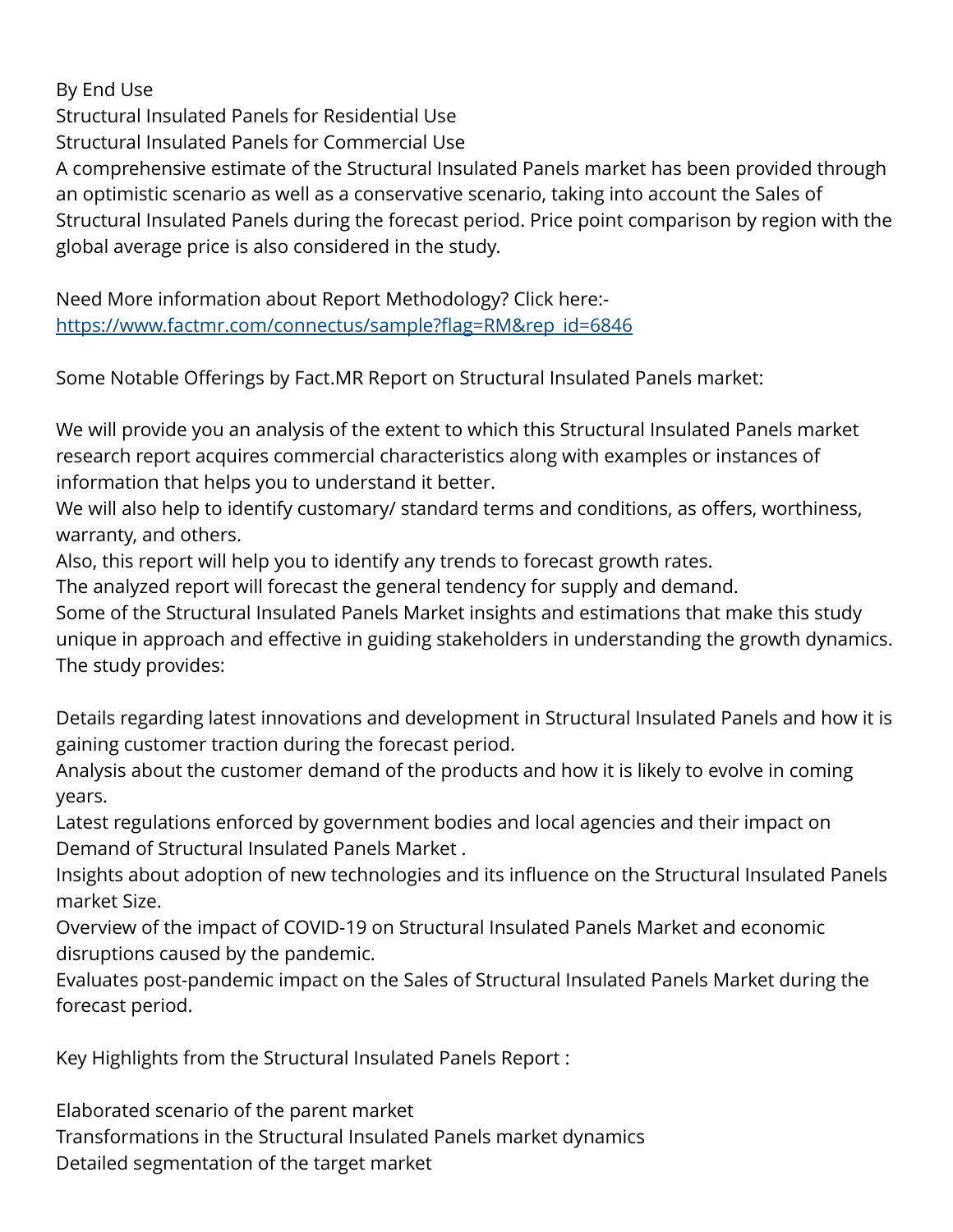Historical, current and forecast of Structural Insulated Panels market size based on value and volume

Latest industry developments and Market trends of Structural Insulated Panels competitive analysis of Structural Insulated Panels Market

Strategies adopted by the Structural Insulated Panels market players and product developments made

Potential and niche segments, along with their regional analysis

Unbiased analysis on market size of Structural Insulated Panels

Up-to-date and must-have intelligence for the market players to enhance and sustain their competitiveness

To get all-in insights on the regional landscape of the Structural Insulated Panels Market, buy now:-<https://www.factmr.com/checkout/6846>

After reading the Market insights of Structural Insulated Panels Report, readers can:

Understand the drivers, restraints, opportunities and trends affecting the Sales of market. Analyze key regions holding significant share of total Structural Insulated Panels market revenue.

Study the growth outlook of Structural Insulated Panels market scenario, including production, consumption, history and forecast.

Learn consumption pattern and impact of each end use & supply side analysis of Structural Insulated Panels market.

Investigate the recent R&D projects performed by each market player & competitive analysis of Structural Insulated Panels Market Players.

How Fact.MR Assists in Making Strategic Moves For Structural Insulated Panels Market Manufacturer?

The data provided in the Structural Insulated Panels market report offers comprehensive analysis of important industry trends. Industry players can use this data to strategize their potential business moves and gain remarkable revenues in the upcoming period.

The report covers the price trend analysis and value chain analysis along with analysis of diverse offering by market players. The main motive of this report is to assist enterprises to make datadriven decisions and strategize their business moves.

The analysts have used numerous industry-wide prominent business intelligence tools to consolidate facts, figures, and market data into revenue estimations and projections in the Market Insights of Structural Insulated Panels.

Key stakeholders in Market including industry players, policymakers, and investors in various countries have been continuously realigning their strategies and approaches to implement them in order to tap into new opportunities.

The Market survey of Structural Insulated Panels offers a comprehensive analysis of diverse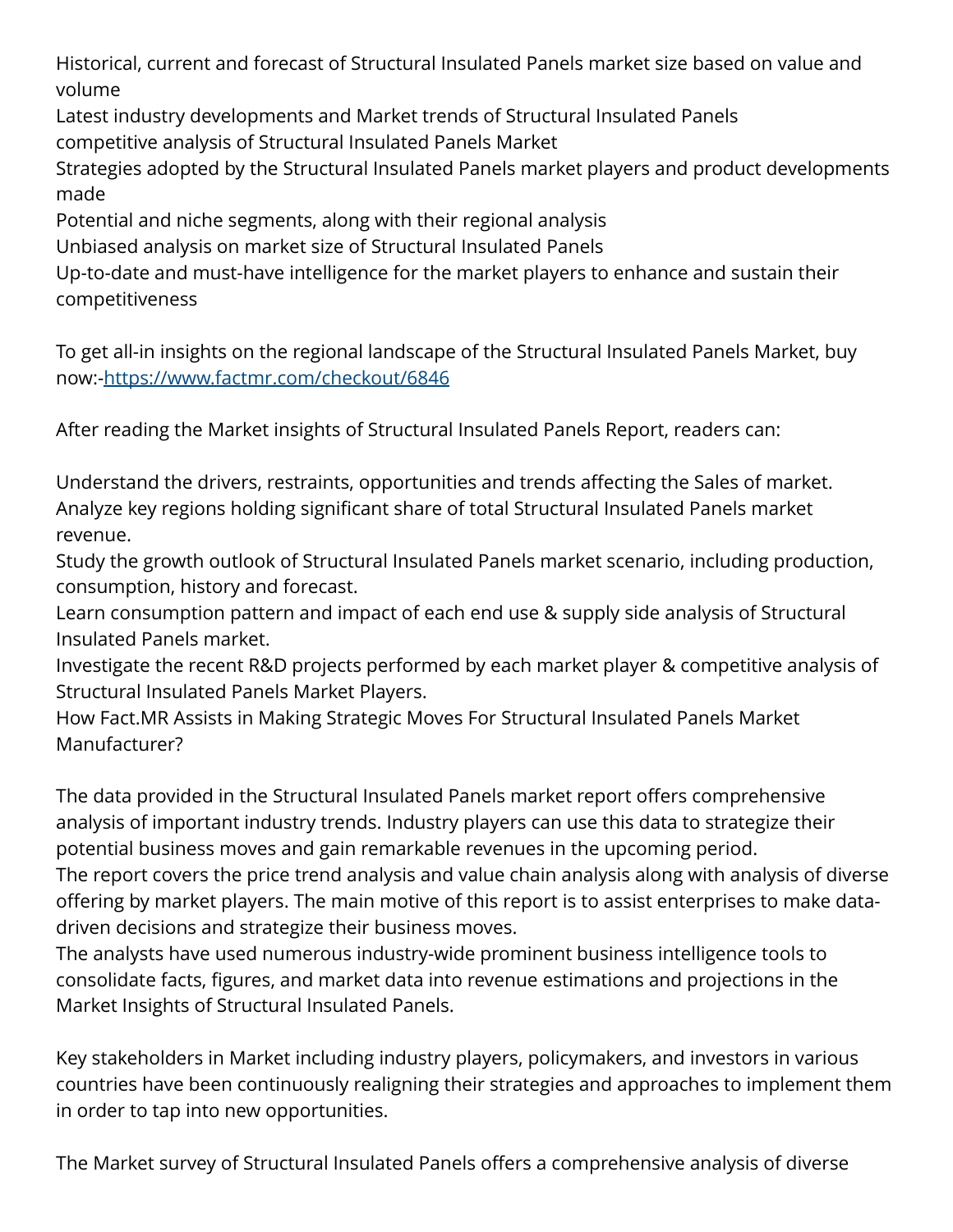features, including production capacities analysis of Structural Insulated Panels, demand, product developments, revenue generation, and Size of Structural Insulated Panels Market across the globe.

Explore More Trending Reports of Fact.MR

Cordless Planer Market Forecast, Trends Analysis & Competition Tracking – Global Review 2021 to 2031

( <https://www.factmr.com/report/cordless-planer-market>)

Dynamic Compactor Market Forecast, Trends Analysis & Competition Tracking – Global Review 2021 to 2031(<https://www.factmr.com/report/dynamic-compactor-market>)

Surgical Mesh Market Forecast Trend Analysis & Competition Tracking – Global Review 2021 to 2031 (<https://www.factmr.com/report/surgical-mesh-market>)

About Fact.MR:

Market research and consulting agency with a difference! That's why 80% of Fortune 1,000 companies trust us for making their most critical decisions. While our experienced consultants employ the latest technologies to extract hard-to-find insights, we believe our USP is the trust clients have on our expertise. Spanning a wide range – from automotive & industry 4.0 to healthcare & retail, our coverage is expansive, but we ensure even the most niche categories are analyzed. Our sales offices in United States and Dublin, Ireland. Headquarter based in Dubai, UAE. Reach out to us with your goals, and we'll be an able research partner.

Contact: US Sales Office : 11140 Rockville Pike Suite 400 Rockville, MD 20852 United States Tel: +1 (628) 251-1583 E-Mail: sales@factmr.com

Corporate Headquarter: Unit No: AU-01-H Gold Tower (AU), Plot No: JLT-PH1-I3A, Jumeirah Lakes Towers, Dubai, United Arab Emirates

Mahendra Singh EMINENT RESEARCH & ADVISORY SERVICEs